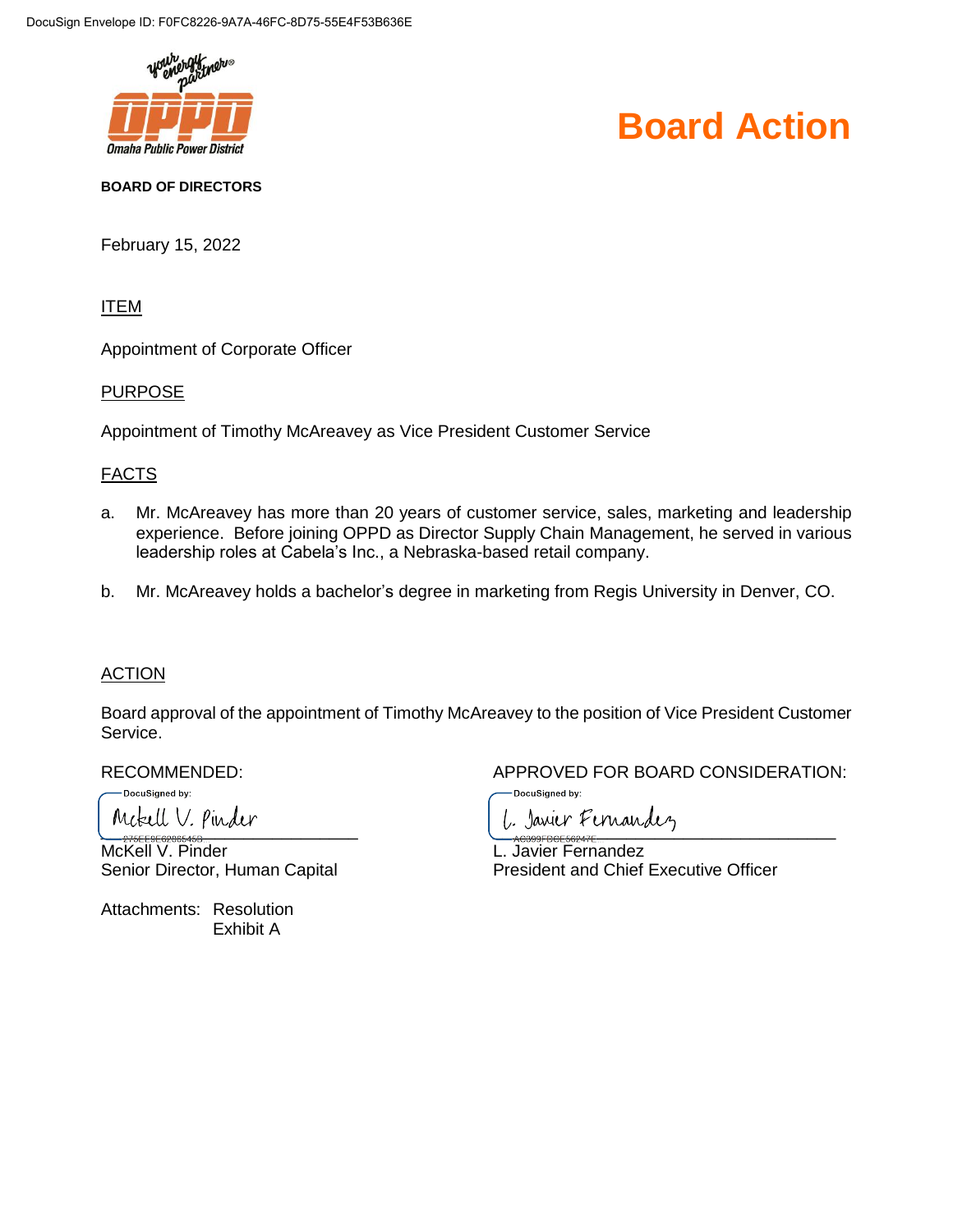

*Moody/Fernandez*

### *DRAFT RESOLUTION NO. 64xx*

*WHEREAS,* the Vice President Customer Service is accountable for the development of a long-term vision that enables unobstructed access to dynamic solutions for the customer-owners OPPD serves; and

*WHEREAS,* the Vice President Customer Service is accountable for OPPD's key customer-facing functions, including product development and marketing, customer sales and service, customer experience, and customer operations; and

*WHEREAS,* the Vice President Customer Service is accountable for an annual business unit budget of \$27 million and for collaborating with members of the executive leadership team to develop appropriate resourcing plans for the District's expenditure; and

*WHEREAS,* the Vice President Customer Service is accountable for adherence to and monitoring of the following Strategic Directive: SD-5: Customer Satisfaction.

*NOW, THEREFORE, BE IT RESOLVED* by the Board of Directors of the Omaha Public Power District that the appointment of Timothy D. McAreavey as Vice President Customer Service, and the compensation as set forth on the attached exhibit be, and hereby are, approved effective March 6, 2022.